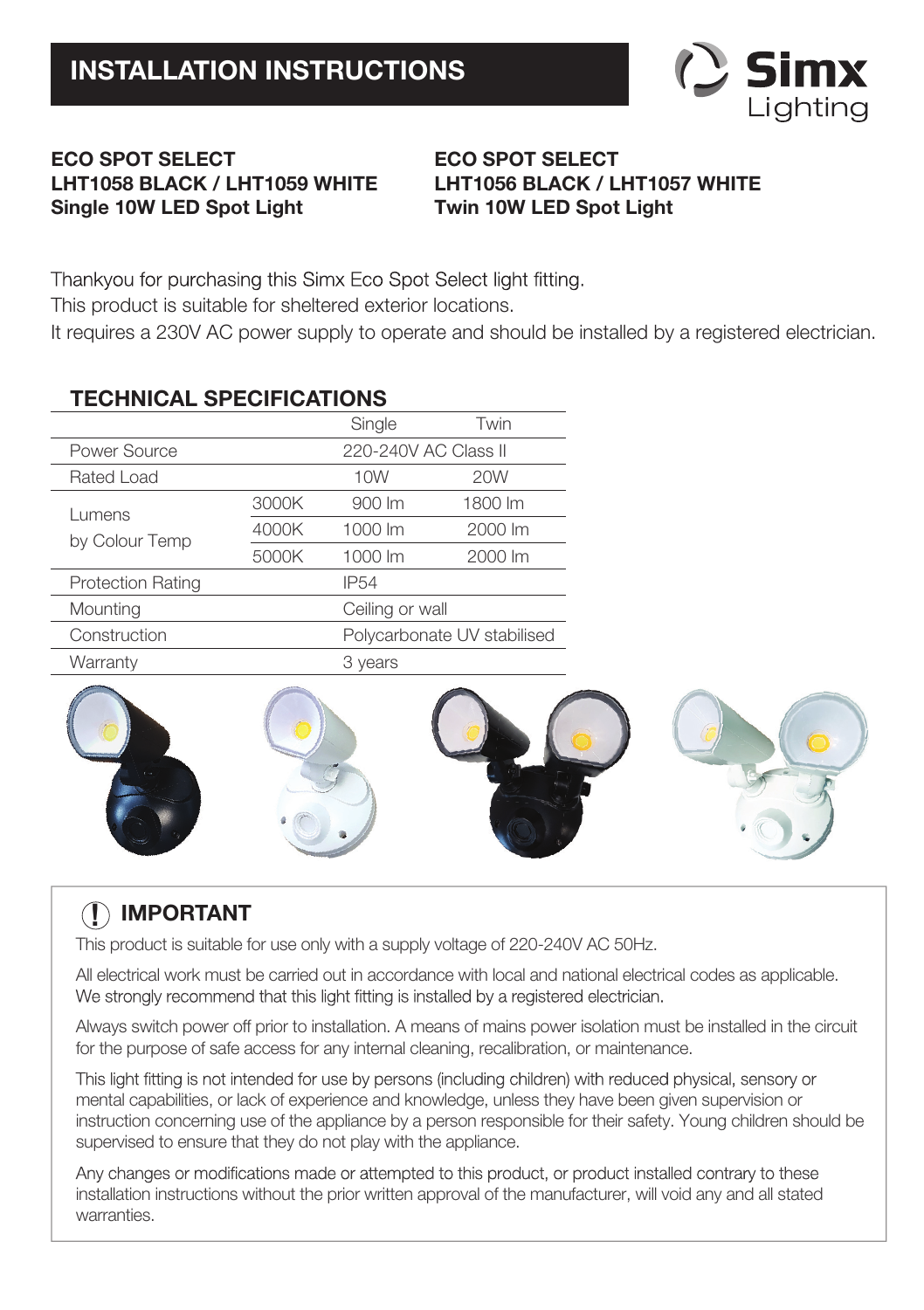#### **BEFORE YOU START**

#### **Please read all the instructions prior to installation.**

The Eco Spot Select should be wired to its own light switch. Do not interconnect with other lamp types on the same switch. An earth connection must be used for electrical safety.

To achieve best results, please consider the following points:

Eco Spot Select should be mounted 1.8 to 3.0 metres above the ground.

This light fitting is rated to IP54 making it suitable for sheltered exterior locations, please ensure the desired location does not exceed this rating.

#### **INSTALLATION**

#### We strongly recommend this light fitting is installed by a registered electrician

Switch off the power supply before commencing any electrical work.

Unscrew the fixing cover screws and remove the rear cover.

Use the rear cover to mark the position of screw holes onto mounting surface.

Drill the wall to depth of about 4 cm and fit the wall plugs (supplied).

Care should be taken to avoid drilling or screwing into concealed electrical wiring/plumbing.

Push the cable through the cable gland. Affix the back of the housing to the mounting surface with mounting wall screws.

Connect the power cables to the terminal block securely (refer to Fig. 1). Refit the terminal block and cable anchorage. Select lamp colour from internal dip switch (refer to Fig. 2).

Align the power supply pins. Reattach and screw securely the cover to the base.

Ensure cables are not pinched in closing the unit. Reconnect mains power.

Test circuit (see below).

Before any aiming adjustments, switch Eco Spot Select off and allow the hot lamp housings to cool.

#### **Fig. 1**

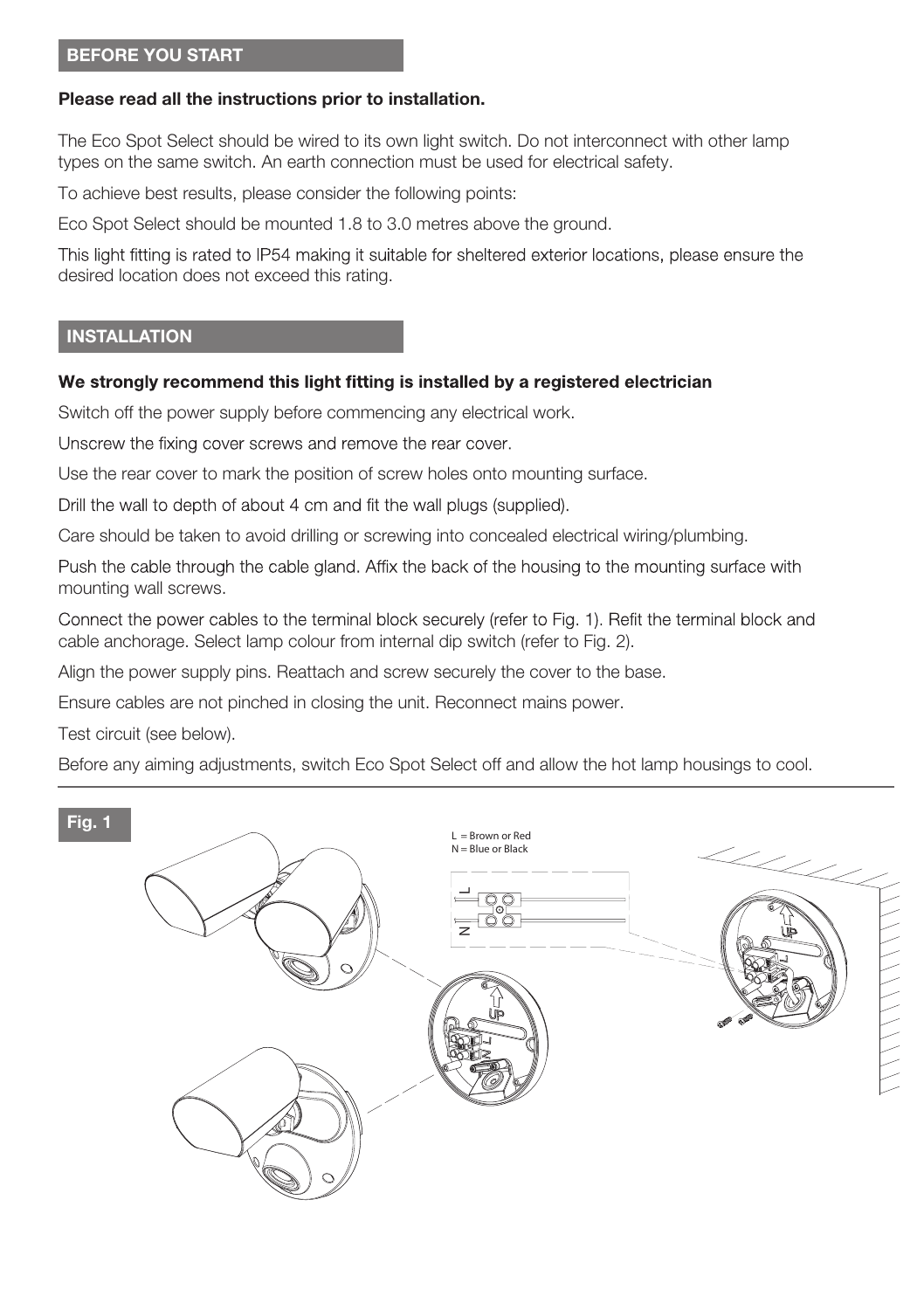

**Selecting lamp colour with power supply connected may cause irrepairable damage. Always disconnect at mains before making any colour seletion.**

# **PRODUCT COMPLIANCES**

#### **Product complies with:**

AS/NZS 60598.1:2017 AS/NZS 60598.2.1:2014 AS CISPR15:2017 EN61000.3.2:2014 EN61000.3.3:2013 EN55015.2013 EN62031.2015 EN62473.2015 AS/NZS 61347.1:2016 AS/NZS 61058.1:2008 and relevant amendments

# **MANUFACTURERS EXTENDED WARRANTY**

This product is guaranteed by SIMX Ltd for 3 years from the date of purchase against faulty materials or workmanship which affects its designed ability to operate. During this period if the product has a defect of this nature it will be repaired or replaced free of charge by SIMX with the same item, or a similar one of higher specification. ON CONDITION THAT:

The buyer returns it to the seller from whom it was bought, freight paid.

The product has been bought by the user. ie a receipt/sales invoice is produced as proof of purchase.

The product has not been misused or handled carelessly, installed in anyway contrary to the installation instructions, used on a supply voltage other than that indicated in the product specifications, or installed in any unusually exposed or harsh environmental conditions.

This guarantee excludes liability for discolouration of paint or plastic, or any user serviceable parts. It does not confer any rights other than those expressly set out above and does not cover any claims for consequential loss or damage.

Our Goods come with guarantees that cannot be excluded under the New Zealand Consumer Law. You are entitled to a replacement or refund for a major failure and for compensation for any other reasonably foreseeable loss or damage. You are also entitled to have the Goods repaired or replaced if the Goods fail to be of acceptable quality and the failure does not amount to a major failure.